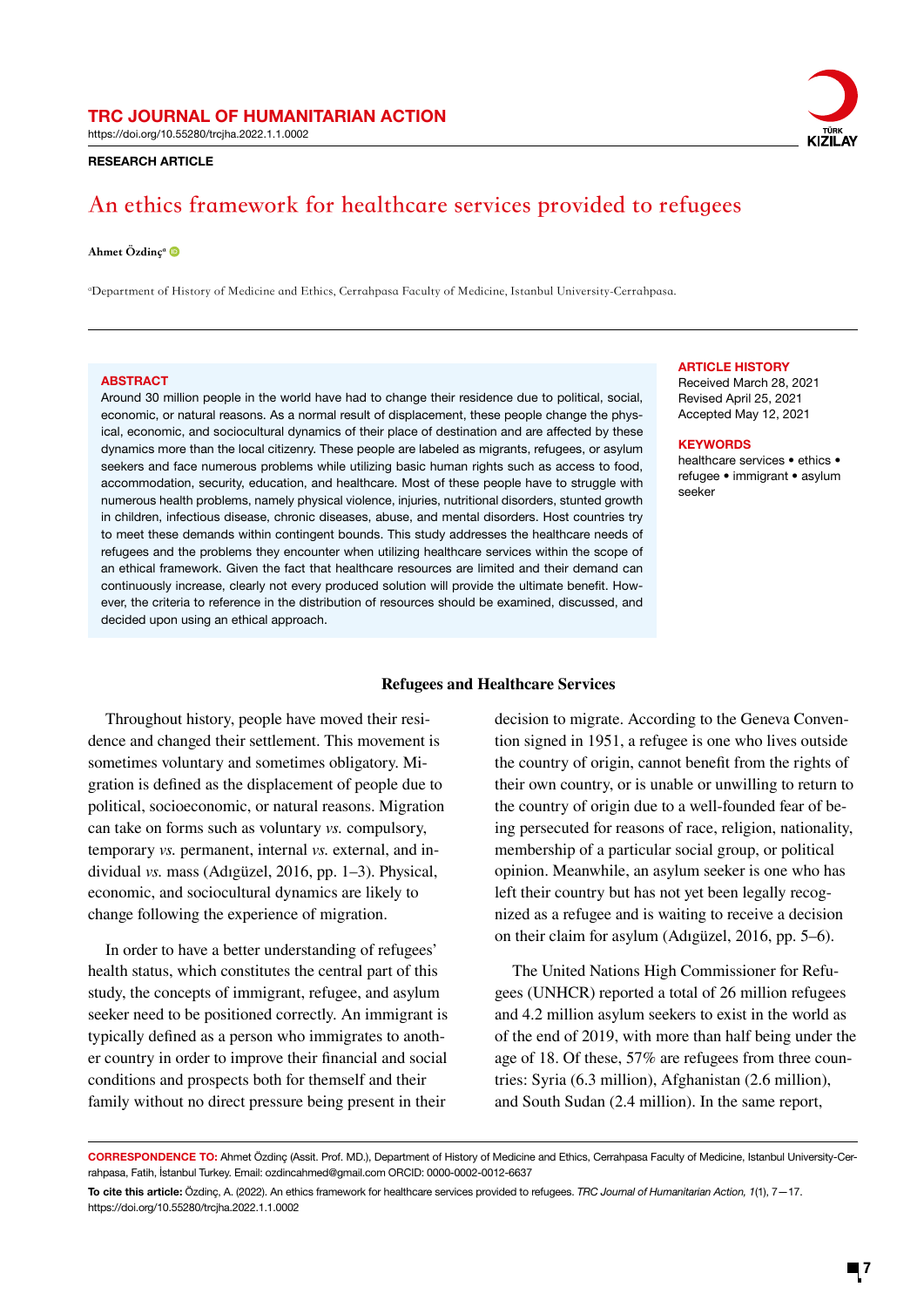Turkey was declared as the country hosting the largest refugee population in the world at around 4 million people, followed by Uganda (1.4 million), Pakistan (1.4 million), Lebanon (1 million), and Iran (0.9 million; UNHCR, 2020).

According to reports from the Turkish Republic Interior Ministry Directorate General of Migration Management, 3,653,619 Syrian nationals have been provided with temporary protection, and approximately 58,000 refugees have been provided with settlements in tent cities in Turkey as of February 10, 2021. Of Turkey's provinces, Istanbul hosts the largest number of Syrian nationals (520,000), followed by Gaziantep, Şanlıurfa, Hatay, Adana, and Mersin. Additionally, the distribution of age groups in children under 18 years of age is as follows: 0-4 years (499,000), 5-9 years (558,000), 10-14 years (419,000), and 15-18 years (253,000; Directorate General of Migration Management, 2021).

## **Health Problems Faced by Refugees**

In addition to health problems, refugees who've been suddenly displaced without their consent are likely to face physical, economic, and social problems at their destination. In particular, women and children (i.e., the disadvantaged and vulnerable population) are likely to experience more health problems. These health problems may be listed as (Karadağ & Altıntaş, 2010):

- Nutritional disorders,
- Stunted growth and development in children,
- Anemia,
- Infectious diseases such as diarrhea, measles, malaria, and respiratory tract infections,
- Physical violence and related injuries,
- Sexual abuse,
- Sexually transmitted infections,
- Unintended pregnancies, risky pregnancies,
- Miscarriages, birth complications,
- Chronic diseases,
- Mental problems, predominantly including depression, anxiety disorders, sleep disorders, and post-traumatic stress disorder,
- Dental problems.

Refugees living under poor conditions have greater and more specific health needs compared to individuals living under normal conditions due to various reasons such as higher risk of getting sick and delayed recovery from diseases. The host country provides the necessary services to meet these requirements.

The fundamental problem in providing healthcare services to refugees is the difficulties these individuals experience accessing healthcare services due to legal and physical constraints. Additionally, these challenges are further intensified by problems such as inadequacy of healthcare personnel, cultural and linguistic incompatibilities, inability to adapt to a new healthcare system, and paid healthcare services (Karadağ & Altıntaş, 2010).

### **An Ethical Framework for Refugee Healthcare**

## **The Philosophical Foundations of Refugee Healthcare**

**The concept of rights and human rights.** The concept of rights is a legal term used for expressing a moral situation. In a general sense, however, rights refer to the justified claims or demands made on a person, institution, or other. Accordingly, possessing a right to something means the person who is assumed as the owner of that right is authorized to act or demand something legitimately; it also indicates the indisputability of the claims and demands made on that thing and the necessity of that right to be recognized and respected by all. Additionally, it also requires all parties to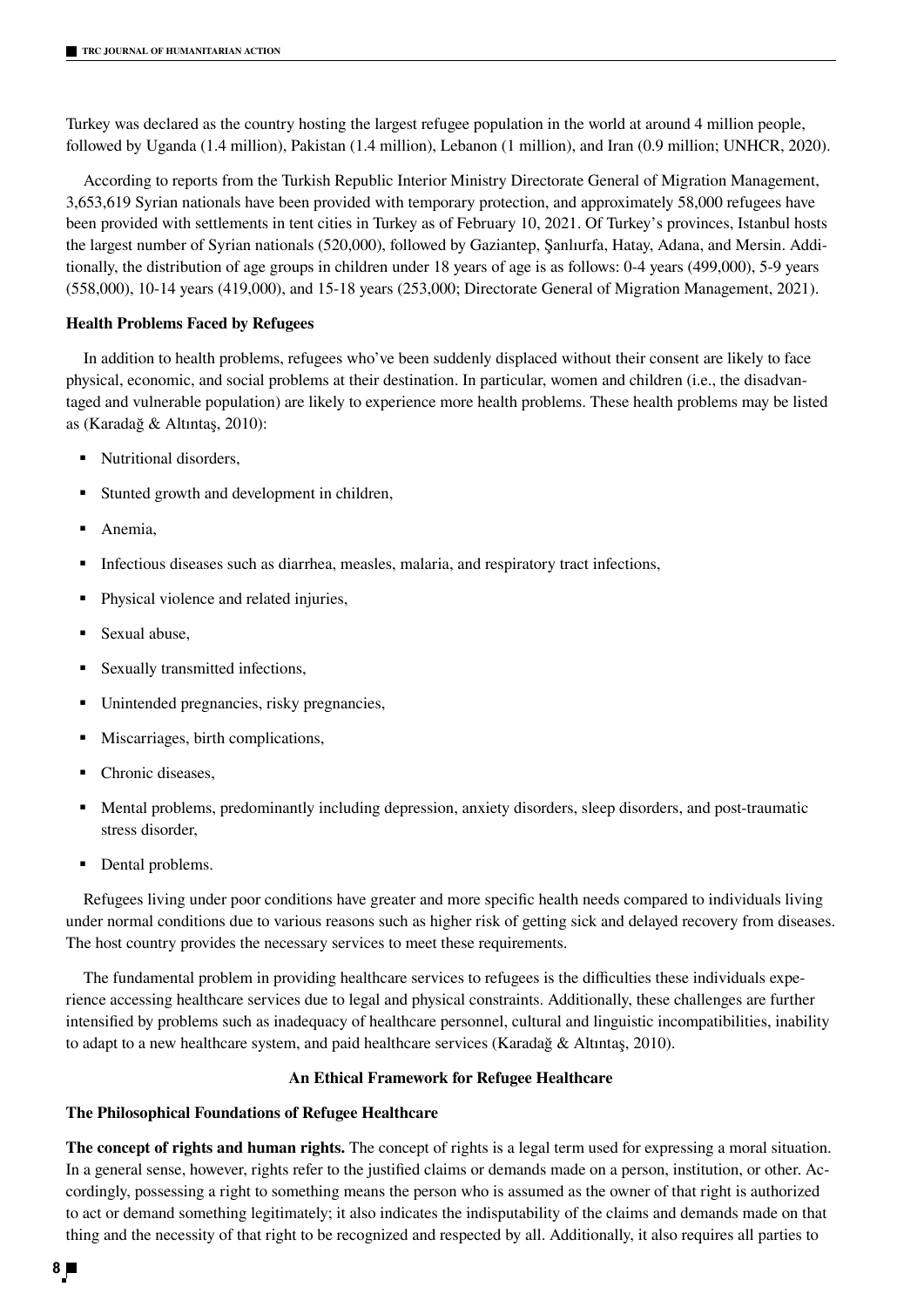agree on that issue. In line with these notions, the elements of rights are gathered under three headings: power, demand, and obligation to respect. Of these, power refers to the authority to act and indicates the holder of the right to be free to act or not act. Demand refers to the right holder's authority to make a positive or negative request. Obligation to respect, on the other hand, requires others to respect the legitimate right with regard to fulfilling the demands of the right holder (Erdoğan, 2007, pp. 7–12).

The question of where the right to make a claim originates from is another area of debate. One of these sources are contracts, which entitle a person to be able to act. Through a contract made between two persons or between a person and an institution, one party obtains a right and the other party undertakes an obligation. Legal rules are the second source of the right to make a claim. In these legal rules, a previously made contract may also be taken as reference. Legal rules such as a constitution, laws, or regulations can entitle a person to act or legitimize some of their claims. The third source of the right to make a claim is the notion regarding the correctness or justifiability of an act or claim; this shows the moral legitimacy of the claim (Uygun, 2000).

In legal terms, a right is always accompanied by a corresponding duty. These duties can be negative or positive depending on the nature of the right in question. Negative rights belong to the individual and cannot be prevented or infringed upon by the government (i.e., freedom of conscience, freedom of thought, and inviolability of residence). Positive rights are accepted as matters of rights that individuals are entitled to demand directly from a government, including rights to health, education, and social security (Dursun, 2009). On the other hand, a right may not always have a corresponding moral duty, which is particularly the case in non-legal contexts. To illustrate, being philanthropic or saving a person from pain is a moral duty; however, this duty does not create a right in favor of the recipient. Therefore, the duty-right relationship requires legal obligation but not a moral one, and the fulfilment of this obligation may only be claimed on the basis of a predetermined legal agreement. Erdoğan (2007, p. 17) embodied this issue with the following example:

As a matter of fact, when a person is practically benefiting from a service, they may not have the right to demand it again when this service is terminated against their will. This situation is particularly important for social rights.

Human rights are unique rights that have been acquired throughout history and may be defined as the rights a person possesses simply because they are human. The notion of ethics is the source of these rights. Moreover, these rights, categorized as moral rights, are considered superior to other moral rights as the fundamental value protected by human rights is the quality of being human. Sustaining this quality and leading a humane life is possible by securing these rights (Uygun, 2000). Human rights comprise the minimum conditions for a "dignified" life (Donnelly, 1995, p. 27). Although this notion has gone through many stages throughout history and has been principally adopted by governments and individuals, it contains many practical problems. Legal rights provide the basis for claims to protect established legal powers. For this reason, these rights are based on the products put forward by the creators of the structures known as laws. Meanwhile, human rights constitute the moral basis of strengthening legal powers within the existing system or of creating new systems or even checking existing ones. In this regard, legal rights and human rights function differently from each other (Donnelly, 1995, p. 26), mainly because these rights may not always be subject to legal processes or suitable enough to be developed and regulated in such a way as to cover all individuals.

The Universal Declaration of Human Rights was adopted by the United Nations General Assembly (UN) on December 10, 1948. Grounded on the preamble of "Whereas recognition of the inherent dignity and of the equal and inalienable rights of all members of the human family is the foundation of freedom, justice and peace in the world", the Declaration consists of 30 articles, of which Article 25 relates to the right to social services and medical care (UN, 1948). The rights indicated in these articles are accepted as fundamental human rights, and these articles appear to have been compiled through a collective contribution from religions, political struggles, philosophers, and artists that have guided societies.

Views also exist against the human rights theory. The precursor of this opposition is the legal positivism theory, which denies that humans have inherent rights and posits that a right arises from mutual agreement as a requirement of social contract. The theory also argues that when a right or a freedom does exist, it is something that has been brought about through laws. Therefore, human rights are not inherent but the result of a contract and may only exist in union with the society (Karagöz, 2002).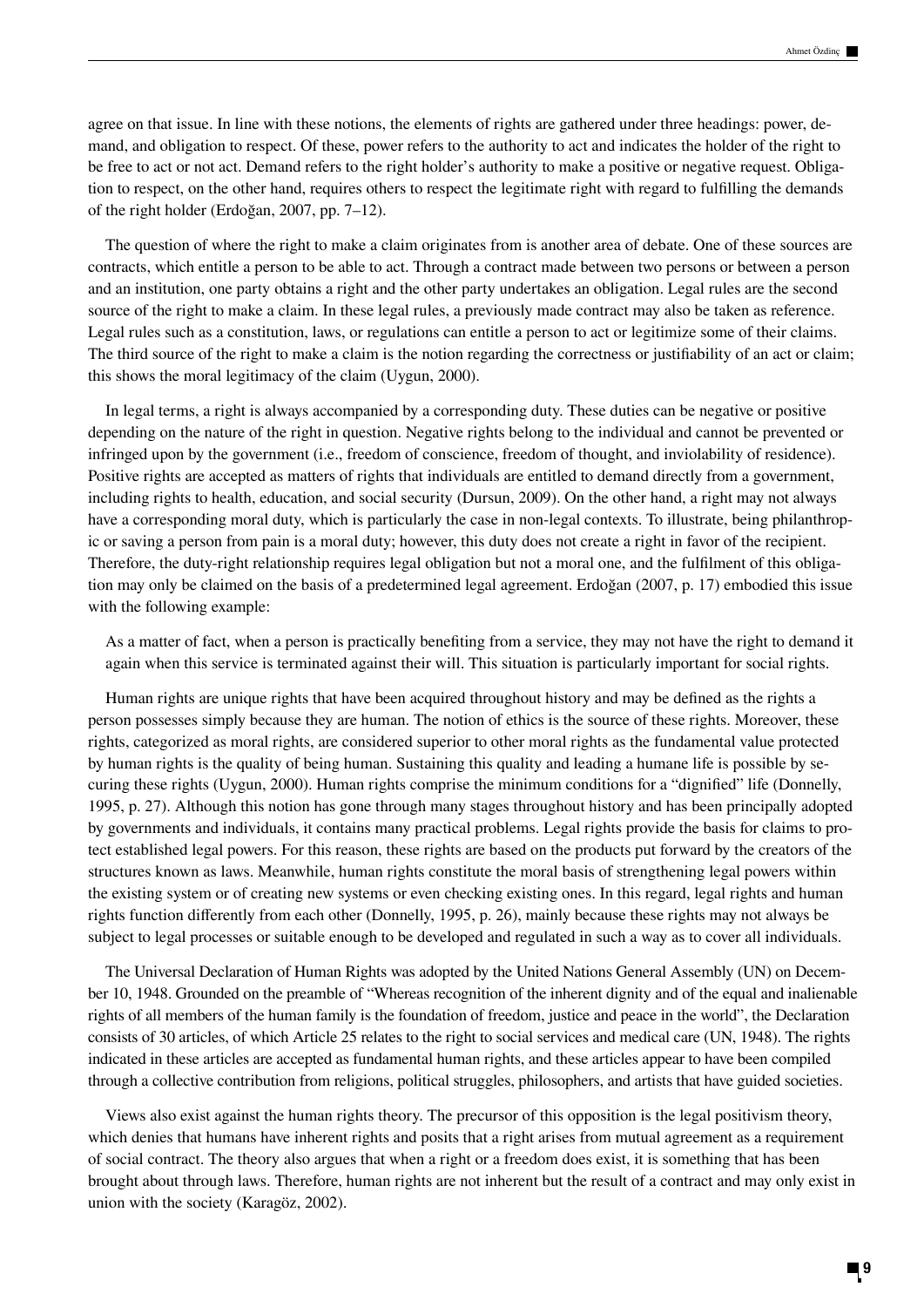**Right to health.** The World Health Organization (WHO, 1946) defined the concept of the right to health as the right to complete physical, mental, and social well-being. In accordance with this definition, WHO (1978) intensified the emphasis on "complete well-being" by adding the expression "not merely the absence of disease or infirmity" to its definition of health.

The right to a healthy life was mentioned for the first time in Western countries in Thomas More's *Utopia* in the early 16<sup>th</sup> century. According to More, to ensure a healthy life in a country, the government and society have to take the necessary measures (Alptekin, 2004). In Utopia, the elderly and the sick are shown great compassion, cared for with utmost affection, and treated compassionately in large and well-organized hospitals outside the city (More, 2005, p. 42).

The right to health is considered among the second-generation of social rights and positive rights. Due to its classification as a positive right, individuals can claim the right to health from their government (Temiz, 2014). Defined as a right that ensures the protection and development of individuals' well-being, the right to health requires the existing healthcare system to preserve individuals' health to prevent them from becoming ill, to provide qualified medical care and treatment equally to every individual, and to ensure easy access to all of these services (Alptekin, 2004). In other words, the right to health as an ethical principle involves being accessible, equal, and fair for every individual (Atıcı, 2006). In addition, according to the International Covenant on Economic, Social and Cultural Rights adopted by the United Nations (1966) (OHCHR), the right to health has a freedom dimension as well. Accordingly, this freedom includes the right to control one's health and body, including sexual and reproductive freedom, and the right to be free from interference (Temiz, 2014).

The right to health involves four essential elements related to healthcare services: (i) availability, which requires public health and healthcare facilities as well as their medical and professional personnel and the capacity to be available in sufficient quantity; (ii) accessibility, which refers to providing access to physical and economic opportunities and information without discrimination, (iii) acceptability, which refers to healthcare services that adopt a standard in compliance with ethical and cultural codes as well as medical and human needs, and (iv) quality, which requires health facilities, goods, and services to be scientifically and medically appropriate and of good quality (Kol, 2015). Individuals are provided with the right to complete and sufficient health when these four elements are combined.

The right to health is challenged by those who do not consider social rights to be fundamental human rights. This challenge is primarily based on the question as to whether a government is able to obligatorily spend the taxes collected from tax payers on providing healthcare services to individuals that the highest tax-payers may not like or approve of (Temiz, 2014). The responses provided to this question mainly focus on the concept of social benefit, which suggests that an individual's poor health affects their educational success and other social relationships, thereby reducing their productivity and overall utility, ultimately leading to inequalities in the distribution of wealth and affecting the social peace in general (Yüksel Arabacı, 2009). As seen in the notions mentioned above, the right to health is advocated not as a right based on the notion of being human, but on its outcomes and the total benefit arising from these outcomes. However, these rights may not be limited to the individual sphere. For instance, diseases such as epidemics affect not only the individual but also the entire region and society regardless of the health level of the individual or the general population.

## **Ethical Rules for Health Aid**

In addition to the international regulations that form the basis of the assistance provided to refugees, the regulations that define the ethical rules to follow while providing this aid are highly important in guiding the implementation of this assistance. To this end, numerous regulations have been proposed to date that can be taken as reference, including the Sphere Project; the People in Aid Code of Good Practice; the Code of Conduct for the International Red Cross and Red Crescent Movement and Non-Governmental Organizations (NGOs) in Disaster Relief; and the Core Humanitarian Standard on Quality and Accountability.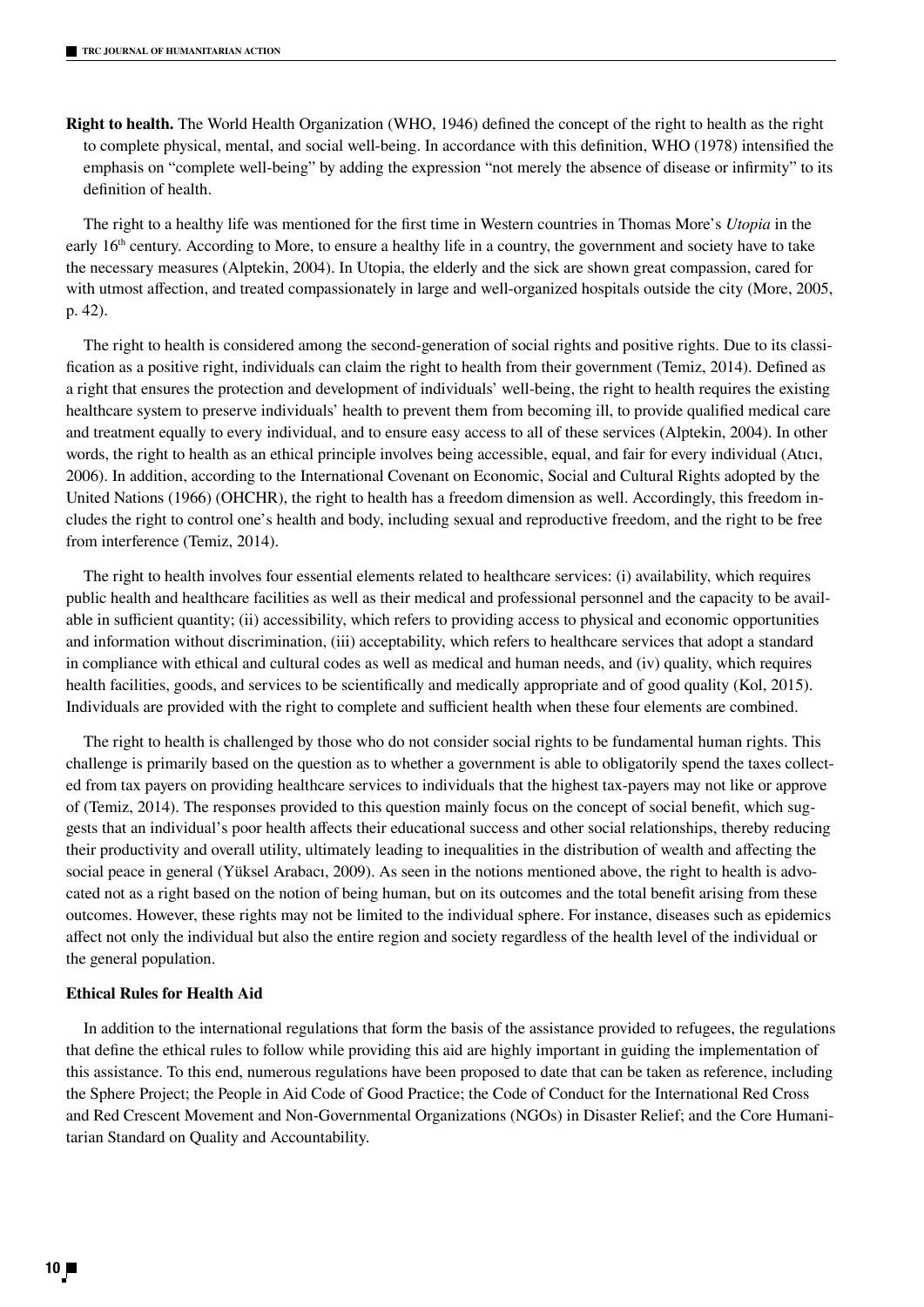**The Sphere Project.** In 1996 after the acknowledgment of concerns about humanitarian efforts, the Sphere Project was launched by NGOs as the first joint venture to produce globally applicable minimum standards for humanitarian aid. The goal of the Sphere Project was to increase the effectiveness of humanitarian efforts and accountability in the humanitarian system. This project is primarily aimed at people who have the right to protection and assistance in disasters, as well as NGO members and donors. The fundamental principles of the project are as follows:

- Every individual has the right to timely and appropriate health care.
- The goal of healthcare system in a crisis is to reduce morbidity and mortality.
- Existing healthcare systems should be supported and improved.
- Urban crises require a different approach to health action.
- Maintaining close cooperation with other sectors should be encouraged.
- International law primarily protects the right to health.
- Humanitarian organizations should consider the risks and advantages regarding the way they configure their services and how this affects public trust and acceptance.

The healthcare system standards devised by the Sphere Project are as follows:

- People must have access to integrated quality healthcare that is safe, effective and patient-centered,
- People must have access to healthcare workers with adequate skills at all levels of healthcare,
- People must have access to essential medicines and equipment,
- People must have access to free priority healthcare for the duration of the crisis,
- Healthcare must be guided by evidence through the collection, analysis, and use of relevant public health data.

The project also devised standards in the field of essential healthcare for communicable diseases, child health, sexual and reproductive health, injury and trauma care, mental health, non-communicable diseases, and palliative care (The Sphere Project, 2011).

**The people in aid code of good practice.** This code includes principles that offer aid agencies an effective framework for human resource management, helping them assess and raise their performance. These principles are as follows:

*Principle 1: Human Resources Strategy*. Human resources are an integral part of our strategic and operational plans.

*Principle 2: Staff Policies and Practices*. Our human resources policies aim to be effective, fair, and transparent.

*Principle 3: Managing People*. Good support, management, and leadership of our staff is key to our efficacy.

*Principle 4: Consultation and Communication*. Dialogue with staff on matters likely to affect their employment increases the quality and efficacy of our policies and practices.

*Principle 5: Recruitment and Selection*. Our policies and practices aim to attract and select a diverse workforce with the skills and capabilities to fulfill our requirements.

*Principle 6: Learning, Training and Development*. Learning, training, and staff development are promoted throughout the organization.

*Principle 7: Health, Safety and Security*. The security, good health and safety of our staff are a prime responsibility of our organization (People in Aid, 2003).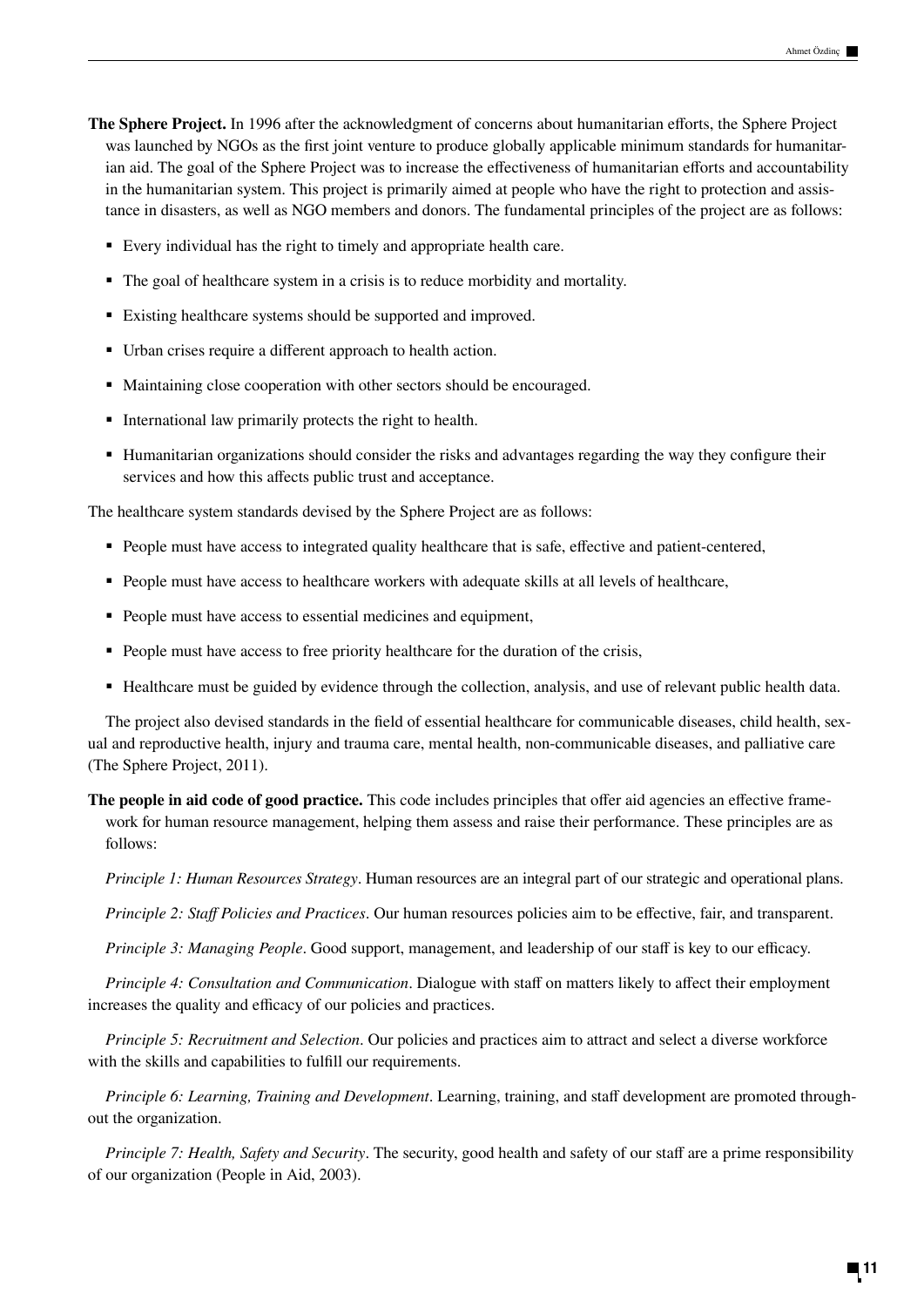- **The Code of Conduct for the International Red Cross and Red Crescent Movement and non-governmental organizations in disaster relief.** This code was developed through a joint collaboration of the International Committee of the Red Cross (ICRC) and the International Federation of Red Cross and Red Crescent Societies (IFRC). This code seeks to safeguard high standards of behavior and maintain independence and effectiveness in the aid provided by both NGOs and the Red Crescent and Red Cross in disaster relief. These rules, however, are not binding but are enforced by the will of the organizations that accept it for maintaining the standards it lays down. The code consists of the principles of conduct for relief aid and also involves recommendations for the disaster-affected state, the donor state, and international organizations. This code states the following principles:
	- Providing humanitarian aid to people affected by disasters is imperative.
	- Aid is provided regardless of the language, race, religion, or nationality of the recipients and aid priorities are calculated on the basis of need alone.
	- Aid shall not be used for political or religious purposes.
	- The aid provided by other countries shall not be used as instruments of government foreign policy.
	- The culture, structures, and customs of the communities and countries to be aided shall be respected.
	- Attempts shall be made to build disaster response based on local capacities.
	- Ways shall be found to involve program beneficiaries in the management of relief aid.
	- Relief aid must strive to decrease future vulnerabilities to disaster as well as to meet the basic needs of the people affected by the disaster.
	- Aid organizations are accountable to both those who seek and those who provide aid.
	- In all publicity and advertising activities, disaster victims must be portrayed as dignified humans, not hopeless objects (ICRC & IFRC).
- **The core humanitarian standard on quality and accountability.** The Joint Standards Initiative (JSI) was established by a joint venture of the Humanitarian Accountability Partnership (HAP), People in Aid, and the Sphere Project to simplify and facilitate how aid workers implement standards. The Core Humanitarian Standard on Quality and Accountability (CHS) emerged as a direct result of JSI.

The CHS involves nine commitments that organizations and individuals are recommended to fulfill during humanitarian response. These organizations are expected to improve their systems, structures, and practices in order to continuously improve the quality and accountability of the humanitarian aid they provide. However, because a wide variety of organizations and individuals are found engaged in humanitarian aid activities, all of them need to act in a timely manner and adapt their activities both to the capacities and requirements of their organizations as well as to the stages and conditions of the crisis they are in (CHS Alliance et al., 2014). The nine commitments are as follows:

- 1. Communities and individuals affected by crisis should receive assistance appropriate and relevant to their needs.
- 2. Communities and individuals affected by crisis should have access to the humanitarian assistance they need at the proper time.
- 3. Communities and individuals affected by crisis should not be adversely affected and be more prepared, resilient and less at-risk as a result of humanitarian action.
- 4. Communities and individuals affected by crisis should know their rights and entitlements, have access to information, and participate in the decision-making processes that affect them.
- 5. Communities and individuals affected by crisis should have access to safe and responsive mechanisms to handle complaints.
- 6. Communities and individuals affected by crisis should receive well-coordinated and complementary assistance.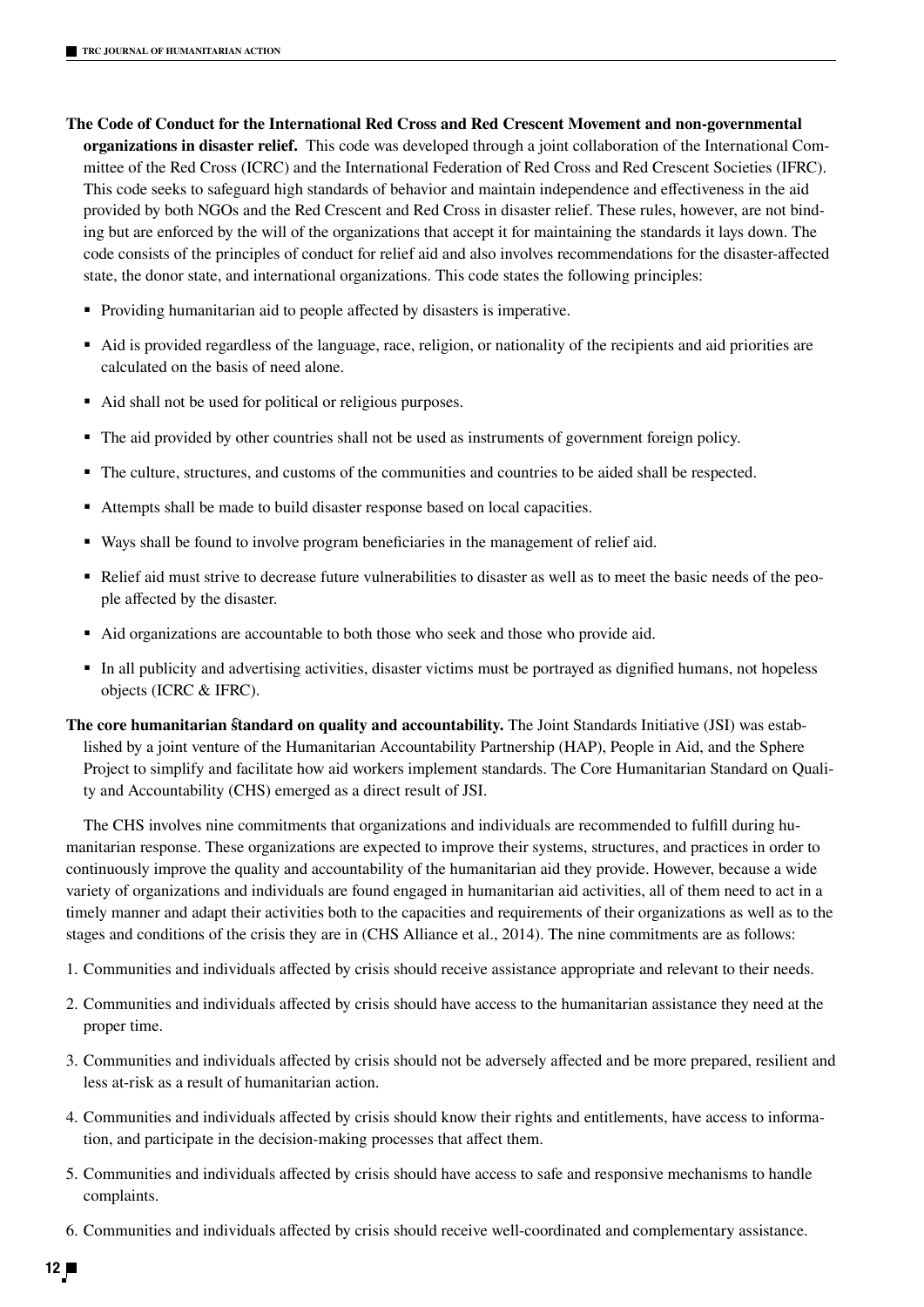- 7. Communities and individuals affected by crisis should be able to expect delivery of enhanced assistance as organizations learn from experience and reflection.
- 8. Communities and individuals affected by crisis should receive the assistance they require from competent and well-managed staff and volunteers.
- 9. Communities and individuals affected by crisis should be able to expect that the organizations providing aid to them are managing resources effectively, efficiently, and ethically.

#### **Health Benefits within the Framework of the Basic Principles of Medical Ethics**

Two main sources are found for the principles upon which biomedical ethics are built. The first is the Belmont Report (1979) and its relevant publications as created by the National Commission for the Protection of Human Subjects of Biomedical and Behavioral Research, and the second is the book *The Principles of Biomedical Ethics* (Beauchamp & Childress, 1979). Beauchamp and Childress devised four principles: (1) Respect for autonomy (i.e., the right for an individual to make their own choice); (2) Non-maleficence (i.e., do no harm); (3) Beneficence (i.e., maximize possible benefits and minimize possible harms; balance benefits against risks); and (4) Justice (i.e., performing an equitable distribution of benefits, risks, and costs).

**Respect for autonomy.** Two basic conditions exist regarding autonomy: voluntariness (i.e., independence from factors influencing control) and competency (i.e., the capacity for voluntary action; Beauchamp & Childress, 2017, p. 154). When making decisions on behalf of refugees struggling to survive under difficult conditions, their freedom should not be limited, and maximum effort should be exerted to allow them to use their capacity of action voluntarily. To achieve this, their language restrictions should be eliminated first. The most effective way to allow them to achieve autonomy is to obtain their informed consent (i.e., they should be informed clearly and understandably when making a choice regarding their healthcare processes). However, this information-sharing activity should in particular employ expressions from refugees' mother tongue and should not overuse medical terminology.

On the other hand, some cases may occur in which the autonomy of the individual is violated for the sake of public health. Infectious diseases constitute a good example of this phenomenon. Although near consensus exists on the compulsory treatment of infectious disease, this treatment, particularly vaccinations, has become controversial in the prevention of disease. Accordingly, several questions need to be addressed: Can parents decide on the vaccination of their children who have not yet caught a disease but are likely to catch and whose self-efficacy has not yet developed, and can the refugees living in host countries that grant their citizens the right to refuse vaccination be exempted from this right?

**Non-maleficence.** In medical practice, *primum non nocere* (First, do no harm) has been considered for ages as the principal precept for ethical decision-making. This principle takes precedence over other principles as it directly concerns the person and mainly because this principle is the first result of direct interaction between the medical service provided and the person (Beauchamp & Childress, 2017, p. 227).

No controversy exists in medical ethics regarding the prevention of harm or evil; the discussion is about what is harmful. Consequentialists, natural law ethicists, deontologists, virtue ethicists, and ethical egoists have attempted to define what harm is through the perspective of their systems of thought (Summers, 2009). The main point here is that the perception of a threat to the physical existence of the person should be defined as the first level of harm, and the principle of non-maleficence should be applied within this framework.

In migration and asylum-seeking procedures, the process is not always robust. Some refugees reaching the host country arrive injured. When performing interventions in such patients, the principal precept should be to avoid harming the injured before providing benefit. In addition, the concept of harm should crucially coincide with the person's perception of threat. What is perceived as harm can vary across cultures, and this difference should be taken into consideration. Moreover, this difference also falls within the scope of respect for autonomy.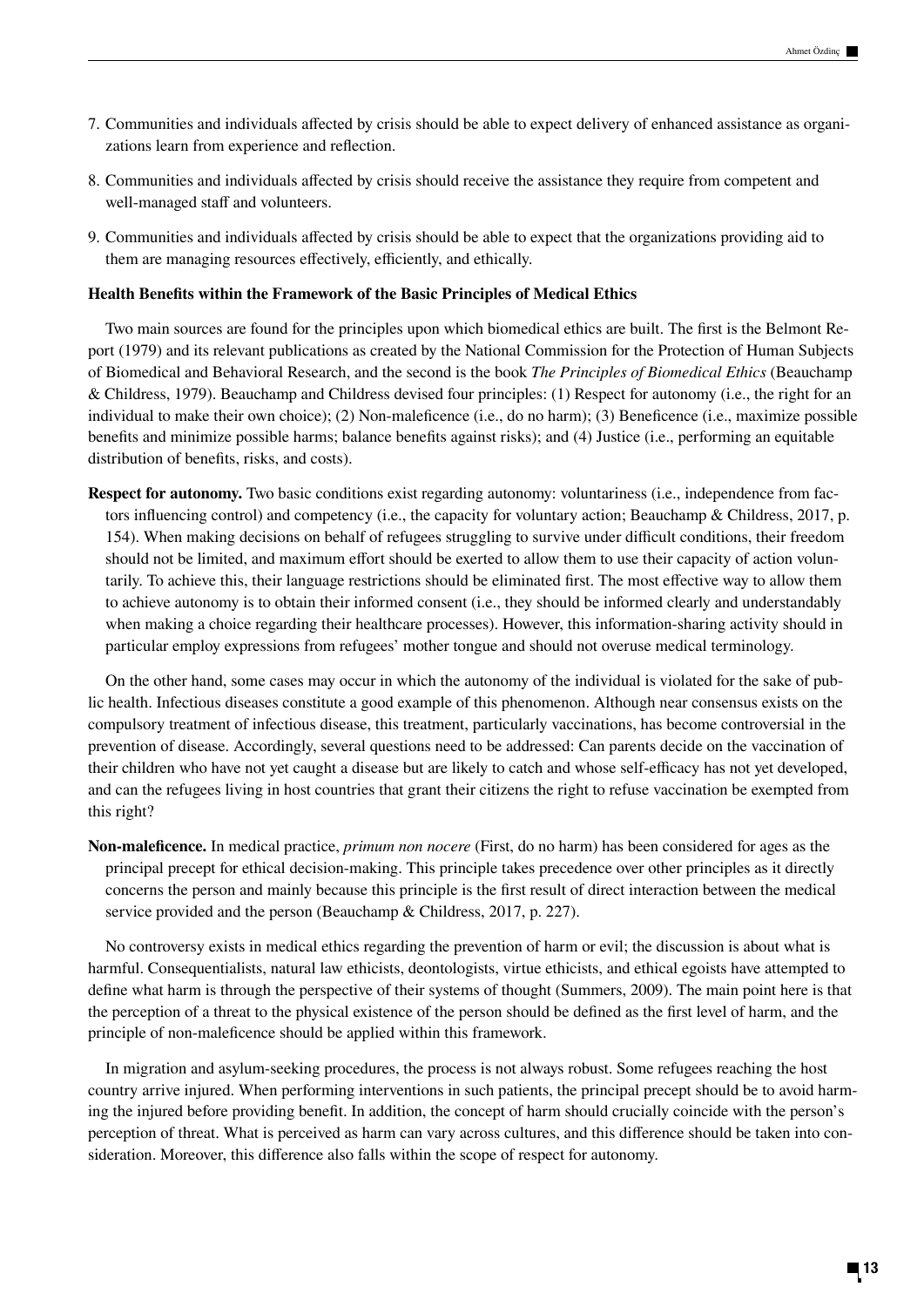**Beneficence.** Beneficence as a principle considers being helpful to others a moral imperative. Moreover, as a principle requiring engaging in beneficent acts, it posits that human beings are morally obligated to take positive and direct steps in helping others. This principle targets being as "good" as possible for as many people as possible (Summers, 2009). Accordingly, the main goal is to increase benefit and reduce harm.

Some moral actions are imperative while others are optional. However, defining the border between these two types of action is not easy. Therefore, exemplifying this subject using the aid organizations that constitute the focal point of this study may be more explanatory. For instance, some aid organizations expect people with a potential to help in reaching needy individuals to participate in such organizations. Accordingly, the question to be addressed is "What should be the limit and extent of helpers' participation in these organizations?" Ethicists have proposed a solution to this problem: "Helping others as long as it does not negatively affect one's own well-being is a moral necessity for people; however, when an adverse effect emerges, this action turns into a moral choice" (Cullity, 2007 p.20). At this point, special attention should be paid to the distinction between moral obligation and moral choice. When an action to be taken by a person for another person becomes voluntary, it does not require any obligation. In this way, it moves away from ethical criticism and condemnation. However, an objection can be raised regarding the fact that people's own needs and well-being are different entities. Nevertheless, because the definition of well-being is unclear, the border drawn for well-being will also be unclear. The risk also exists that such a relative reference coincides only with the comfort of the person helping the needy.

Additionally, the attitude to be adopted by the healthcare personnel providing health aid to refugees should be within the framework of the principle of beneficence.

**Justice.** Resources are the inputs such as capital, manpower, and equipment required for any production. As a principle, justice requires equitable participation in the resources to be used in the field of healthcare as well as the allocated resources being distributed fairly, honestly, and equally according to need (Aydın & Ersoy, 1994). Due to the limited resources in the field of healthcare, the transfer and distribution of resources to individuals with equal needs is the subject of ethical debate.

Healthcare services provided to refugees, particularly to those with no health insurance who at times pay no fees for services, are the subject of criticism. In situations where no equal participation occurs in costs and large numbers of applicants exist due to negative physical and social environments, objections may arise regarding the distribution of resources. Most of the disadvantageous characteristics regarding refugees' living conditions can be observed in the living conditions of low-income social classes as well (i.e., including inequality in health insurance premium payments and in access to healthcare services, demanding more healthcare).

At this point, accurately determining the priorities in the distribution of limited resources is highly important. Measures should first be taken against the factors that may adversely affect public health. The primary way to achieve this is to augment and enhance primary healthcare services. Vaccinations, pregnancy/child follow-ups, early diagnoses, and fighting against obesity and addiction are the primary measures for preventing future health risks and healthcare costs resultantly.

The importance of the concept of justice especially increases in specific and costly treatments and medications. Accordingly, the question "In cases requiring intensive care, burn treatment, and orphan drugs, how will the choice be made between a citizen and a refugee with the same need?" may be probed.

The primary view in the distribution of resources is related to the value of life. This view suggests that some people are more valuable to society, to their families, or to themselves. A choice to be made regarding this issue depends on this value. However, the question to probe now becomes "Who will determine which of these values will be prioritized?" The second most-preferred view relates to individuals' responsibilities regarding their own health. In that case, individuals can make their own choices based on their lifestyle, eating habits, harmful habits, sexual preferences, and travel preferences. On the contrary, several questions may arise regarding this issue such as "What will be the treatment or service criteria to be applied to an individual who does not do what their health requires of them?" and "Do individuals always determine their lifestyle in line with their own preferences?" The third most-preferred view concerns the moral character of the person and is addressed by the following questions: "Who will determine the mor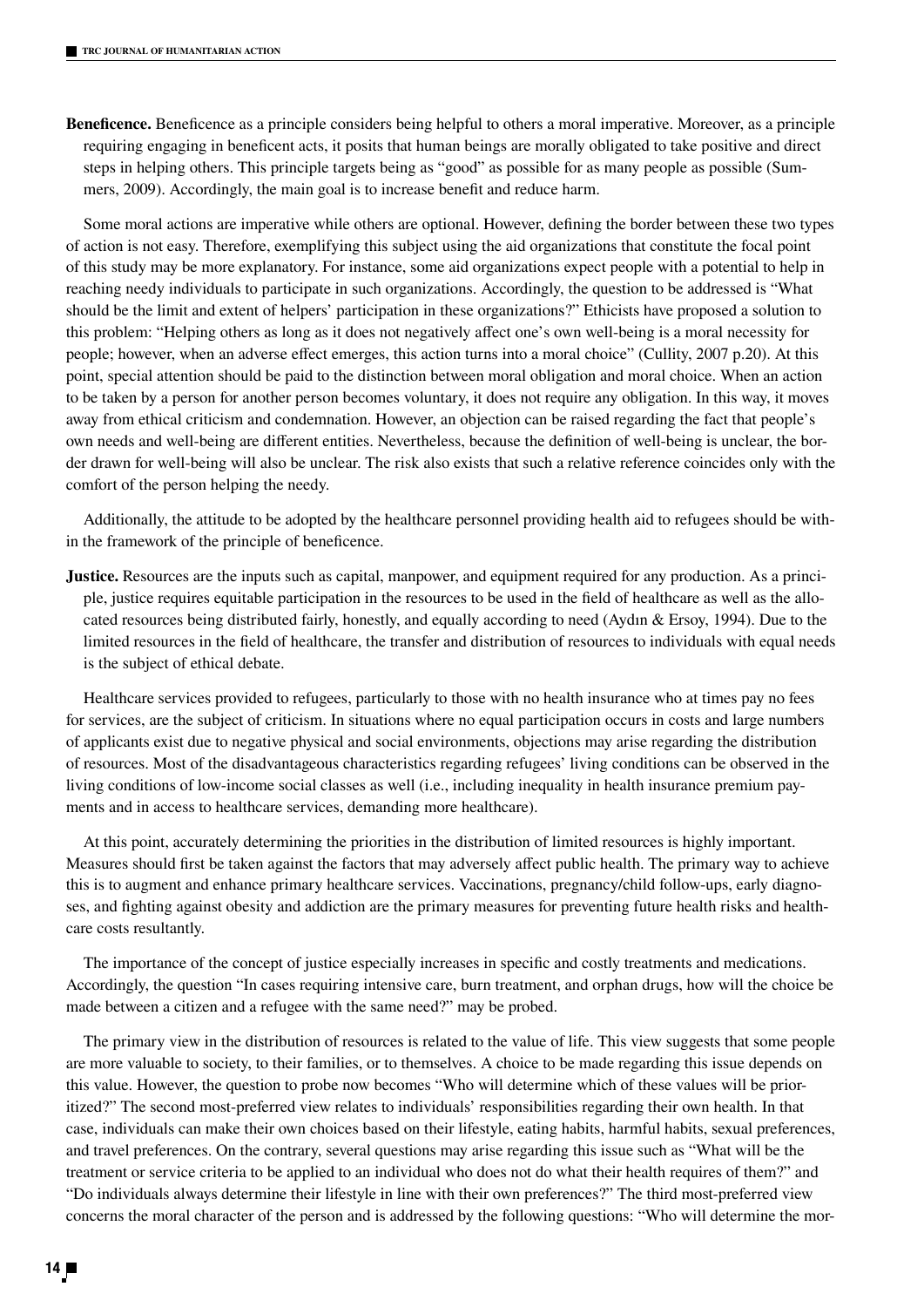al criterion?", "How will the healthcare personnel act when given a choice about an individual who does not comply with the moral criteria?", and "In case of a simultaneous emergency in a hospital and a prison, which one should the ambulance head for first?" The fourth most-preferred view is about non-personal traits; choosing patients for scientific research purposes or simply because they are a member of a certain group is also included in non-personal traits (Harris, 2001).

Another approach is related to the utilization of health services. The degree of need in healthcare is measured according to the degree of health service utilization using the scale known as the Quality-Adjusted Life Years (QALY). This measure is used to assess the benefits obtained from medical procedures and to evaluate both the quality and duration of the process experienced during the disease. Accordingly, a QALY of 1 equates to a year spent in perfect health whereas 0 equates to death. In particular, calculating the total QALY score of a patient after treatment improves the efficiency of the distribution of limited healthcare services, thereby providing a common ground for performing a financial assessment as well as for merging the parameters of life expectancy and quality of life into a single unit (Şahin et al., 2012)

Nonetheless, all the views mentioned above are ethically controversial, mainly because the value of life is something that cannot be determined or measured precisely and every individual is inclined to consider their own life more valuable than others'.

## **Discussion and Conclusion**

Making an assessment about healthcare services provided to refugees is often extremely difficult. The main reason for this difficulty is that healthcare services are produced from limited resources. In particular, the rapid pace of migration and sudden population increase have directed attention to this area more intensely. Hospitality and benevolence are cultural traditions that also require economic action. Sudden and catastrophic changes that occur during the implementation of these traditions are not expected to be easily adopted. Therefore, the social and economic changes that have a visible effect on the entire society should be properly discussed and elucidated.

The plurality of ethical dilemmas sometimes pushes societies to make contracts. Conventions such as the Universal Declaration of Human Rights, which is one of the first examples, posit that everyone has the right to benefit from healthcare services. In addition, governments enact laws and regulations to resolve the dilemmas in their own systems. Even though these laws and regulations are binding, they are not indisputable.

Although helping other people seems like a moral duty, whether this task is an obligation or a choice remains unclear, as discussed in previous sections. Even if a person is acknowledged as having the right to receive an appropriate and efficient healthcare service just because they are human, how does one legitimize the burden on the person providing this service? In a legal system where provisions such as taxes and fees are sought in return for the healthcare service provided, how can those who pay and those who do not pay receive equal healthcare services? Can concepts such as beneficence, benevolence, and voluntariness be adopted by the whole society? Does a citizen who has contributed to the total cost of healthcare services through their tax payments have the right to object to such a distribution method? Most importantly, how will choices be made between a host (i.e. citizen) and a refugee who have equal needs in the presence of limited resources? Is it possible to achieve equality in such situations?

The major difficulty arising in the debates regarding medical ethics stems from the perception that each individual is accepted as being as valuable as any other individual. Individuals with political, economic, or social influence essentially deserve a "dignified" life. The sociodemographic background of an individual is not a sufficient reference for preference. Accordingly, being a refugee or a victim of war is not an individual choice, just as having a high socio-economic status is not an individual choice. This distinction should not just be limited to being a refugee. Moreover, the distinction between individuals with different social statuses that live in the same city also cannot be attributed to personal preference. For these reasons, in the presence of limited resources, ethical evaluation should be in reference to health service utilization, regardless of the characteristics of the recipient. Additionally, the principle of justice should be the primary principle to consider when performing this evaluation. In doing so, the decisions made will be more ethically defensible.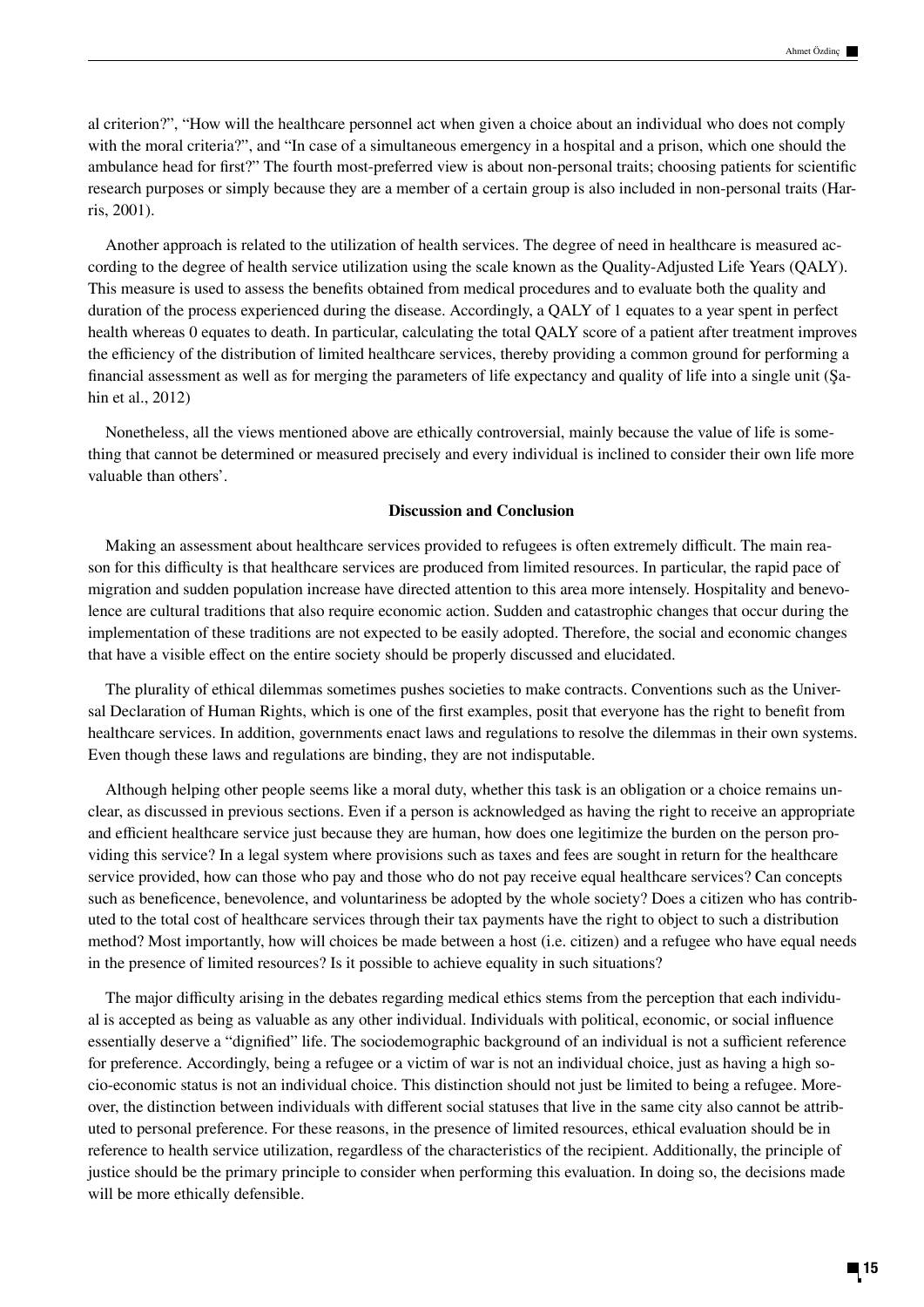| <b>Ethical approval</b>                                                                                                 | <b>Funding</b>                              |                     |
|-------------------------------------------------------------------------------------------------------------------------|---------------------------------------------|---------------------|
| Ethical approval is not applicable, because this article does not<br>contain any studies with human or animal subjects. | This research received no external funding. |                     |
|                                                                                                                         | <b>Disclosure statement</b>                 |                     |
| Authors' contribution                                                                                                   | The author reports no conflict of interest. |                     |
| The author confirms sole responsibility for the following: study                                                        |                                             |                     |
| conception and design, and and manuscript preparation.                                                                  | <b>Author's ORCID numbers</b>               |                     |
| <b>Peer-review</b>                                                                                                      | Ahmet Özdinc                                | 0000-0002-0012-6637 |
| Externally peer-reviewed                                                                                                |                                             |                     |
|                                                                                                                         |                                             |                     |

## **References**

Adıgüzel, Y. (2016). *Göç sosyolojisi.* Nobel Akademik Yayıncılık.

Alptekin, K. (2004). Sağlık hakkı ve insan hakları üzerine bir değerlendirme. *Türkiye Klinikleri Tıp Etiği-Hukuku-Tarihi Dergisi*, *12*(2), 132–139.

Atıcı, E. (2006). Sağlık kaynaklarının dağıtımı ile ilgili etik sorunlar. *Türkiye Klinikleri Tıp Etiği-Hukuku-Tarihi Dergisi*, *14*(2), 111–115.

Aydın, E., & Ersoy, N. (1994). Tıbbi etik'te "adalet ilkesi." *Türkiye Klinikleri Tıp Etiği-Hukuku-Tarihi Dergisi*, *2*(2), 61–63.

Beauchamp, T. L., & Childress, J. F. (1979). *Principles of biomedical ethics*. Oxford University Press.

Beauchamp, T. L., & Childress, J. F. (2017). *Biyomedikal etik prensipleri* (M. K. Temel, Tran.). BETİM.

CHS Alliance. (2014). *Temel insani yardım standardı* [Standards of basic human aid]. https://corehumanitarianstandard.org/files/files/Core-Humanitarian-Standard-Turkish.pdf

CHS Alliance, Sphere Project, & Groupe URD. (2014). *Temel kalite ve hesap verebilirlik insani yardım standardı* (M. K. Derneği, Ed.). https://corehumanitarianstandard.org/files/files/Core-Humanitarian-Standard-Turkish.pdf

Cullity, G. (2007). Beneficence. In R. McMillan, E. Ashcroft, A. Dawson, & H. Draper (Eds.), *Principles of health care ethics* (2nd ed., pp. 19–26). John Wiley & Sons.

Donnelly, J. (1995). *Teoride ve uygulamada evrensel insan hakları* (L. K. Mustafa Erdoğan, Tran.). Yetkin Yayınları.

Dursun, İ. (2009). Devletin faaliyet alanını belirleyen temel özgürlükler: Negatif ve pozitif özgürlükler. *Akademik İncelemeler, 4*(1), 1–19.

Erdoğan, M. (2007). *İnsan hakları: Teorisi ve hukuku.* Orion Yayınevi.

Directorate General of Migration Management. (2021). *Geçici koruma* [Temporary protection]*.* https://www.goc. gov.tr/gecici-koruma5638

Harris, J. (2001). Mikro dağılım: Hastalar arasında seçim yapmak [Microtrend: Choosing among patients]. In H Kuhse & P. Singer (Eds.), *A Companion to bioethics* (pp. 293–305). Blackwell Publishers.

ICRC, & Uluslararası Kızılay ve Kızılhaç Topluluğu. (n.d.). *Afete yardımda sivil toplum kuruluşları ve uluslararası kızılay ve kızılhaç hareketleri için davranış kuralları.* https://www.hayatadestek.org/belge/IFRC\_CoCond\_TR.pdf

Karadağ, Ö., & Altıntaş, K. H. (2010). Mülteciler ve sağlık [Refugees and health]. *TAF Preventive Medicine Bulletin, 9*(1), 55–62.

Karagöz, Y. (2002, Aralık). Liberal öğretide adalet, hak ve özgürlük. *Cumhuriyet Üniversitesi Sosyal Bilimler Dergisi*, *26*, 267–295.